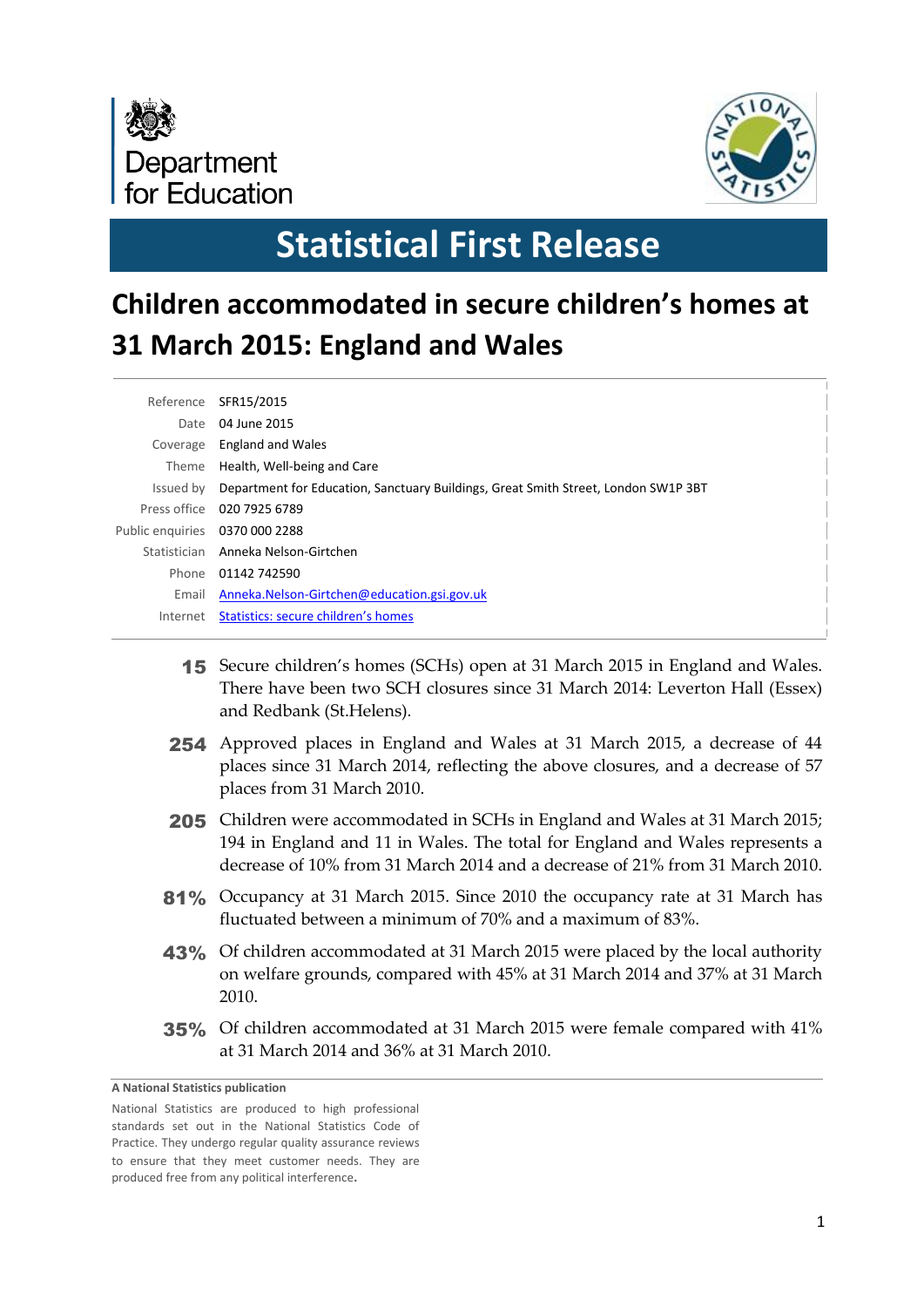## **1. Background and context**

This statistical first release (SFR) provides data on secure children's homes (SCHs) in England and Wales. It includes the number of places approved and number of children accommodated as well as characteristics of those children accommodated: gender, age, length of stay and type of placement.

Secure children's homes are children's homes which provide a locked environment and restrict a young person's liberty. They provide care and accommodation to children and young people who have been detained or sentenced by the criminal courts and those who have been remanded to secure local authority accommodation. They also accommodate and care for children and young people who have been placed there on welfare grounds by local authorities and the courts. Secure children's homes provide children and young people with support tailored to their individual needs; to achieve this they have a high ratio of staff to young people and are generally small facilities.

This publication gives an annual snapshot of the status of SCHs in England and Wales at 31 March. Please see the accompanying methodology document for further details on the collection process and the quality and uses document for further details on quality and how the data is used.

## **2. Places approved and children accommodated (Table 1)**

Chart A: Overall trend in number of children accommodated is decreasing over time Number of places approved, children accommodated and places contracted to the Youth Justice Board (YJB) at 31 March from 2010 to 2015 in secure children's homes in England and Wales.

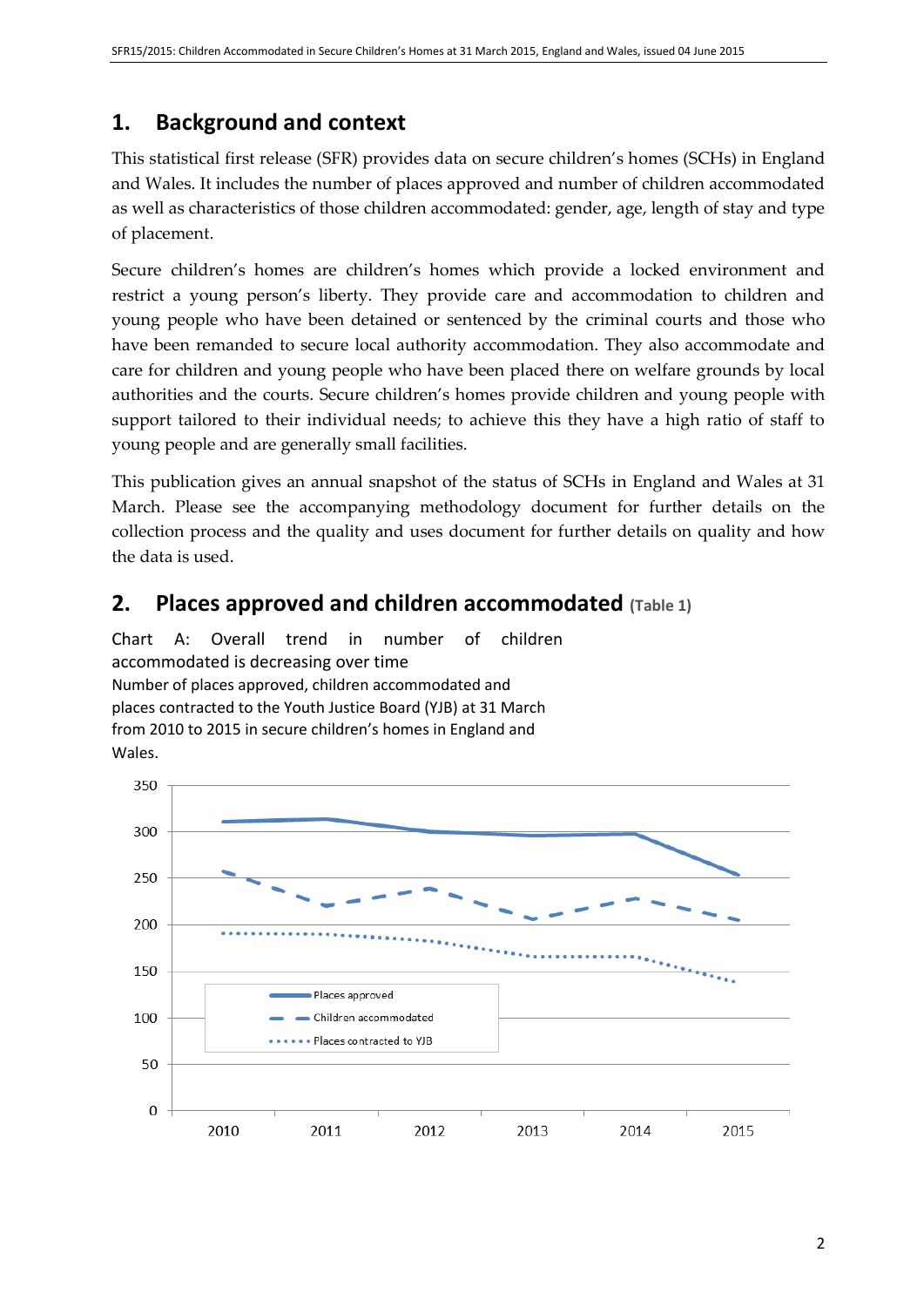| 18% decrease in the<br>number of approved<br>places since 2010, due<br>to the two home | There were 254 approved places in England and Wales at 31 March<br>2015, a decrease in 44 places since 31 March 2014. This is a decrease<br>of 57 places (18%) from 31 March 2010.                                                                                                                            |  |  |
|----------------------------------------------------------------------------------------|---------------------------------------------------------------------------------------------------------------------------------------------------------------------------------------------------------------------------------------------------------------------------------------------------------------|--|--|
| closures                                                                               | There were 45 approved places lost due to the two home closures in<br>the year; therefore there has been a net increase of 1 approved place<br>in the 15 open SCHs.                                                                                                                                           |  |  |
| 21% decrease in the<br>number of children<br>accommodated since<br>2010                | There were 205 children accommodated in SCHs in England and<br>Wales at 31 March 2015; 194 in England and 11 in Wales. The total for<br>England and Wales represents a decrease of 10% from 31 March 2014<br>and a decrease of 21% from 31 March 2010.                                                        |  |  |
| 28% decrease in the<br>number of Youth<br>Justice Board places<br>since 2010           | At 31 March 2015, 138 approved places were contracted to the Youth<br>Justice Board (YJB), compared with 166 places at 31 March 2014 - a<br>decrease of 28 places (17%), of which 21 places are associated with<br>home closures. This represents a decrease of 53 places (28%) from 31<br><b>March 2010.</b> |  |  |

#### **3. Occupancy rates (Table 1)**

At 31 March 2015, 81% of approved places in England and Wales were occupied, an increase of 4 percentage points from 2014. The occupancy rate at 31 March has fluctuated between a minimum of 70% and a maximum of 83% in the period 2010 to 2015. The occupancy rates also fluctuate by type of placement as shown in table A below.

Table A: Occupancy rates fluctuate over time Occupancy rates in secure children's homes in England and Wales by type of placement at 31 March, 2010 to 2015.

|      | Occupancy rates (%) |                 |              |         |  |
|------|---------------------|-----------------|--------------|---------|--|
|      | Child               | Child placed    | Child placed |         |  |
|      | detained or         | by local        | by local     |         |  |
|      | sentenced           | authority in a  | authority on |         |  |
|      | and placed          | criminal        | welfare      |         |  |
|      | by the YJB          | justice context | grounds      | Overall |  |
| 2010 | 42                  | 10              | 31           | 83      |  |
| 2011 | 46                  | 4               | 20           | 70      |  |
| 2012 | 49                  | 6               | 25           | 80      |  |
| 2013 | 34                  | 5               | 30           | 70      |  |
| 2014 | 37                  | 5               | 35           | 77      |  |
| 2015 | 38                  | 8               | 35           | 81      |  |

## **4. Type of placement (Table 1)**

Of the children accommodated at 31 March 2015 in England and Wales, 43% were placed by the local authority on welfare grounds compared with 45% at 31 March 2014 and 37% at 31 March 2010. Please note that numbers are small so percentages are volatile.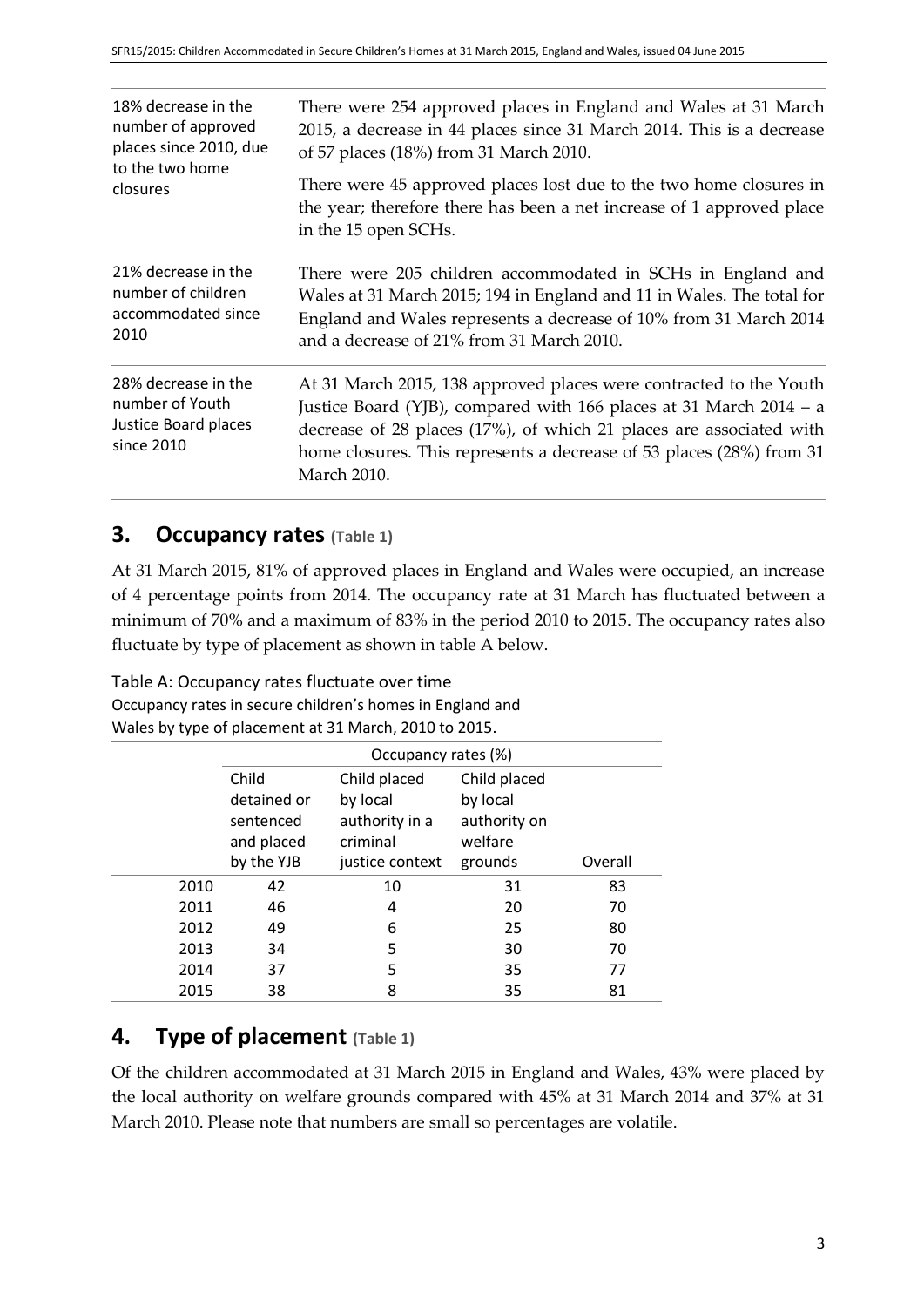Chart B: Proportion placed on welfare grounds has decreased since 2014

Type of placement percentages for children accommodated in secure children's homes in England and Wales at 31 March, 2010 to 2015



#### **5. Gender (Table 1)**

Of the 205 children accommodated in England and Wales at 31 March 2015, 35% were female and 65% were male. At 31 March 2014, 41% were female and 59% were male. Percentages for the gender split this year are similar to as at March 2010, where 36% were female and 64% were male. Information showing the gender split by type of placement is not collected.

## **6. List of tables**

The following tables are available in excel format on the department's statistics website: [Secure children's homes statistics](https://www.gov.uk/government/collections/statistics-secure-children-s-homes)

- 1 Places approved and children accommodated in secure children's homes at 31 March by gender, age, length of stay and type of placement (numbers and percentages), England and Wales, 2010 to 2015
- 2 Places approved and available, and children accommodated at 31 March by individual secure children's homes (numbers and percentages), England and Wales, 2010 to 2015
- 3 Places approved and children accommodated in secure children's homes at 31 March by gender, age, length of stay and type of placement (numbers and percentages), England, 2010 to 2015